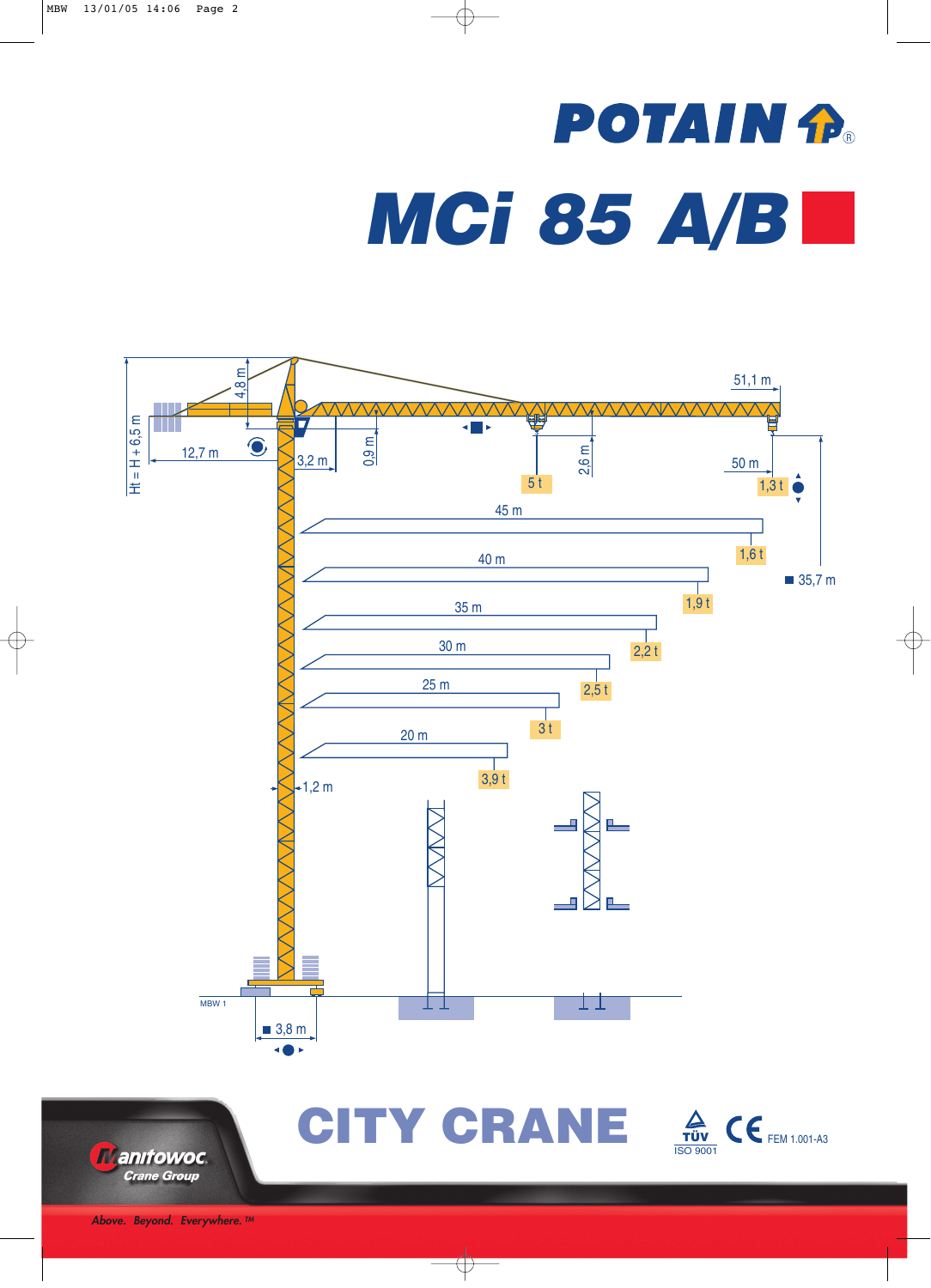



## **CITY CRANE M**

**Climbing crane**

MBW 1

| JII VNANE<br><b>ACi 85 A/B</b> |                                                                                  | <b>POTAIN P.</b> |  |  |
|--------------------------------|----------------------------------------------------------------------------------|------------------|--|--|
|                                | GB                                                                               |                  |  |  |
| $\bullet$                      | <b>Reactions in service</b>                                                      |                  |  |  |
| П                              | Reactions out of service                                                         |                  |  |  |
| $\mathbf{A}$                   | Without load, ballast (or transport axles), with maximum jib and maximum height. |                  |  |  |
| ₩                              | See climbing crane                                                               |                  |  |  |
|                                |                                                                                  |                  |  |  |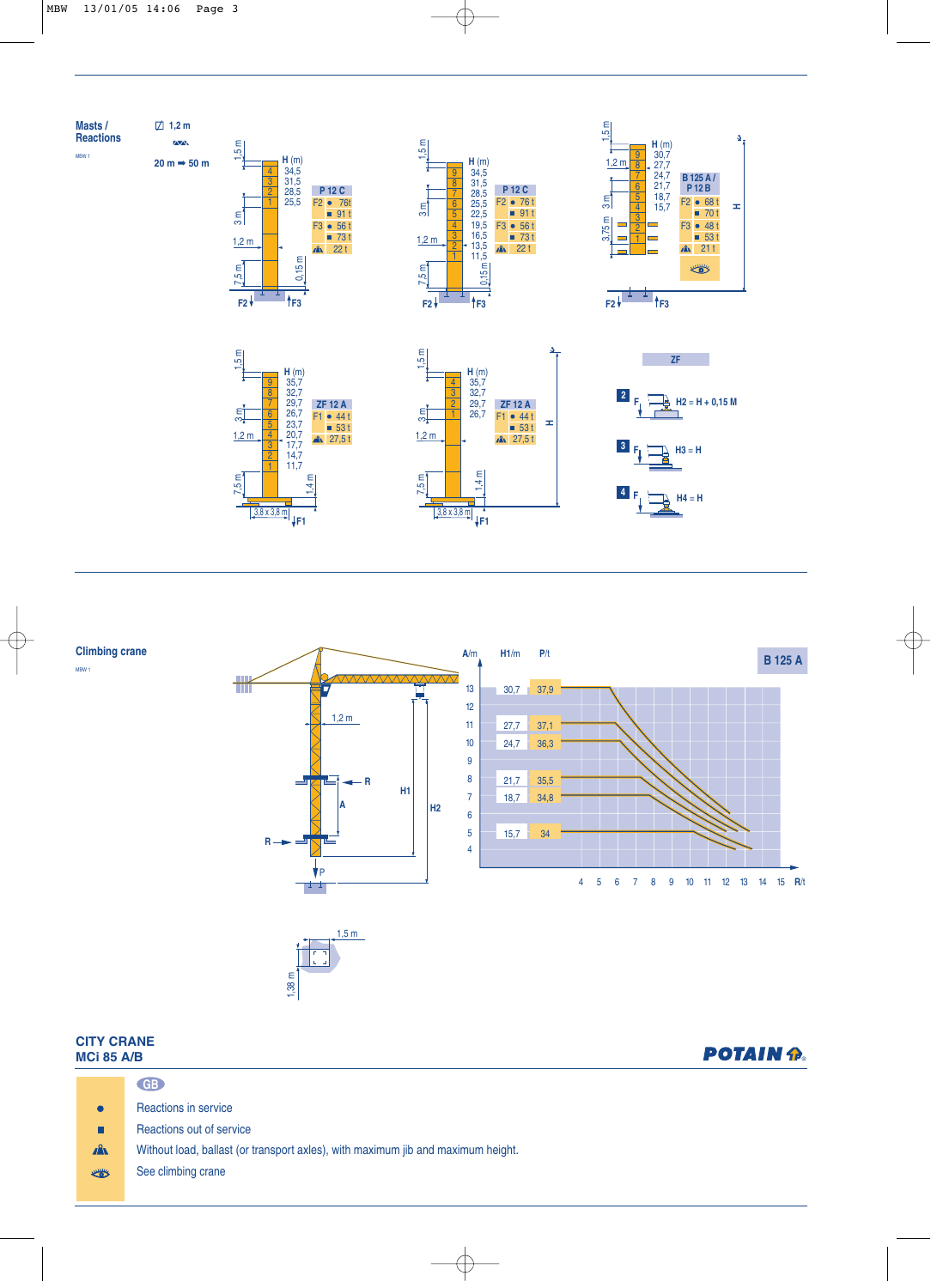## **Load diagrams**





| <b>CITY CRANE</b><br><b>MCi 85 A/B</b> |                |                           | <b>POTAIN P.</b> |  |  |  |  |
|----------------------------------------|----------------|---------------------------|------------------|--|--|--|--|
|                                        |                | GB                        |                  |  |  |  |  |
|                                        | $\mathbf{A}$   | Distance between collars  |                  |  |  |  |  |
|                                        | <b>H1</b>      | Crane height              |                  |  |  |  |  |
|                                        | P              | Crane weight (in service) |                  |  |  |  |  |
|                                        | $\overline{R}$ | Horizontal reaction       |                  |  |  |  |  |
|                                        |                |                           |                  |  |  |  |  |